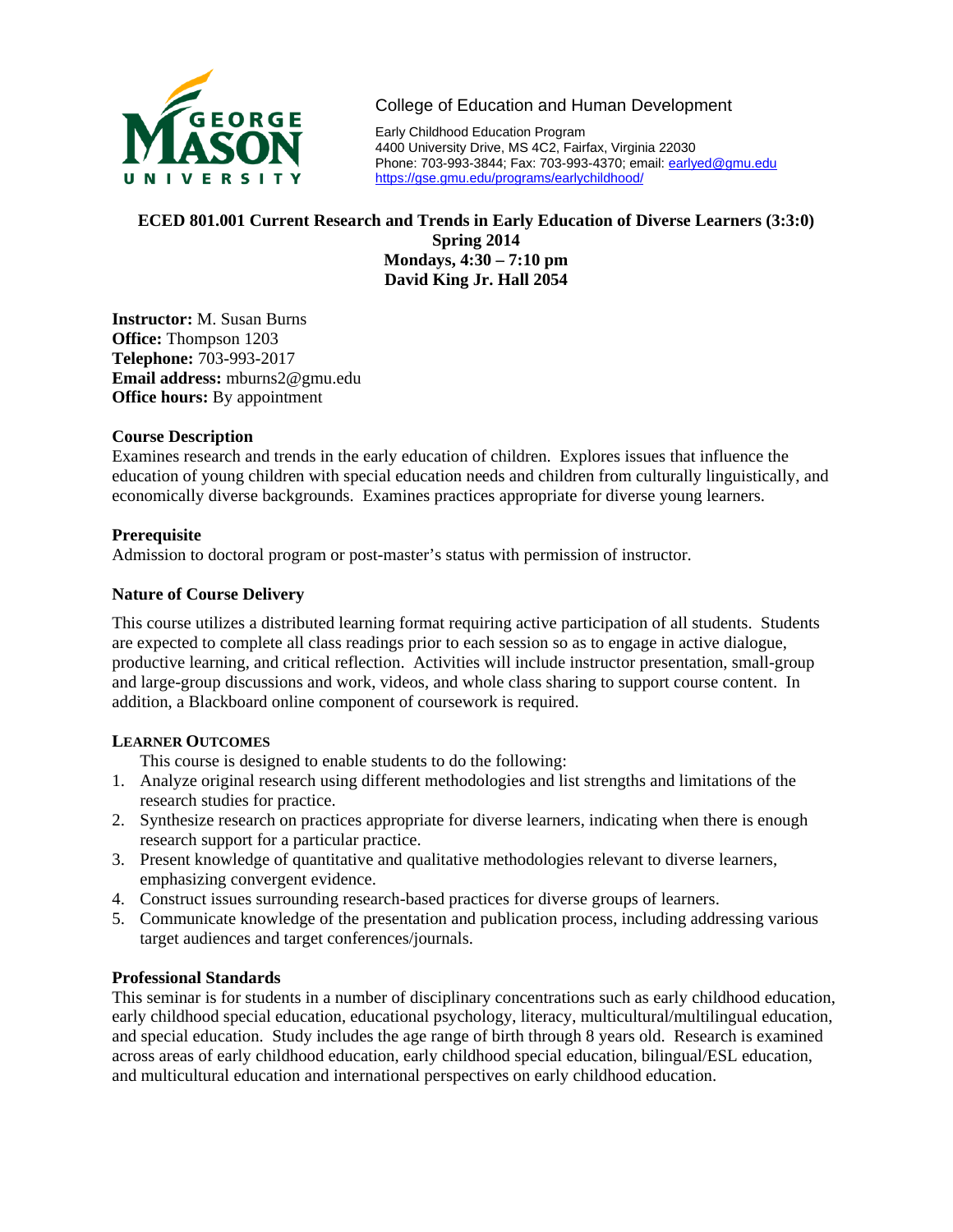### **Required Reading**

American Psychological Association. (2009). *Publication Manual* (6<sup>th</sup> ed.). Author: Washington, DC.

Pianta, R.C., Barnett, W.S., Justice, L.M., & Sheridan, S.M. (2012). *Handbook of Early Childhood Education.* New York, NY: The Guildford Press.

### **Recommended Reading**

- Goodwin, W.L., & Goodwin, L.D. (1996). *Understanding quantitative and qualitative research in early childhood education.* New York, NY: Teachers College Press.
- Additional articles, chapters and sections of chapters as indicated on the course schedule will be on the library website through e-reserves or e-journals or through blackboard.

#### **George Mason University Policies and Resources for Students**

- Academic integrity (honor code, plagiarism) Students must adhere to guidelines of the George Mason University Honor Code [See http://oai.gmu.edu/honor-code/].
- Mason Email Students are responsible for the content of university communications sent to their George Mason University email account and are required to activate their account and check it regularly. All communication from the university, college, school, division, and program will be sent to students solely through their Mason email account.
- Students must follow the university policy for Responsible Use of Computing [See http://universitypolicy.gmu.edu/policies/responsible-use-of-computing/].
- Counseling and Psychological Services The George Mason University Counseling and Psychological Services (CAPS) staff consists of professional counseling and clinical psychologists, social workers, and counselors who offer a wide range of services (e.g., individual and group counseling, workshops, and outreach programs) to enhance students' personal experience and academic performance [See http://caps.gmu.edu/].
- Office of Disability Services Students with disabilities who seek accommodations in a course must be registered with the George Mason University Office of Disability Services (ODS) and inform their instructor in writing at the beginning of the semester http://ods.gmu.edu/].
- Students must follow the university policy stating that all sound emitting devices shall be turned off during class unless otherwise authorized by the instructor.
- The Writing Center (Optional Resource) The George Mason University Writing Center staff provides a variety of resources and services (e.g., tutoring, workshops, writing guides, handbooks) intended to support students as they work to construct and share knowledge through writing [See http://writingcenter.gmu.edu/].
- University Libraries (Optional Resource) The George Mason University Libraries provide numerous services, research tools, and help with using the library resources [See http://library.gmu.edu/].

### **Professional Dispositions**

Students are expected to exhibit professional behaviors and dispositions at all times.

**Core Values Commitment:** The College of Education and Human Development is committed to collaboration, ethical leadership, innovation, research-based practice, and social justice. Students are expected to adhere to these principles.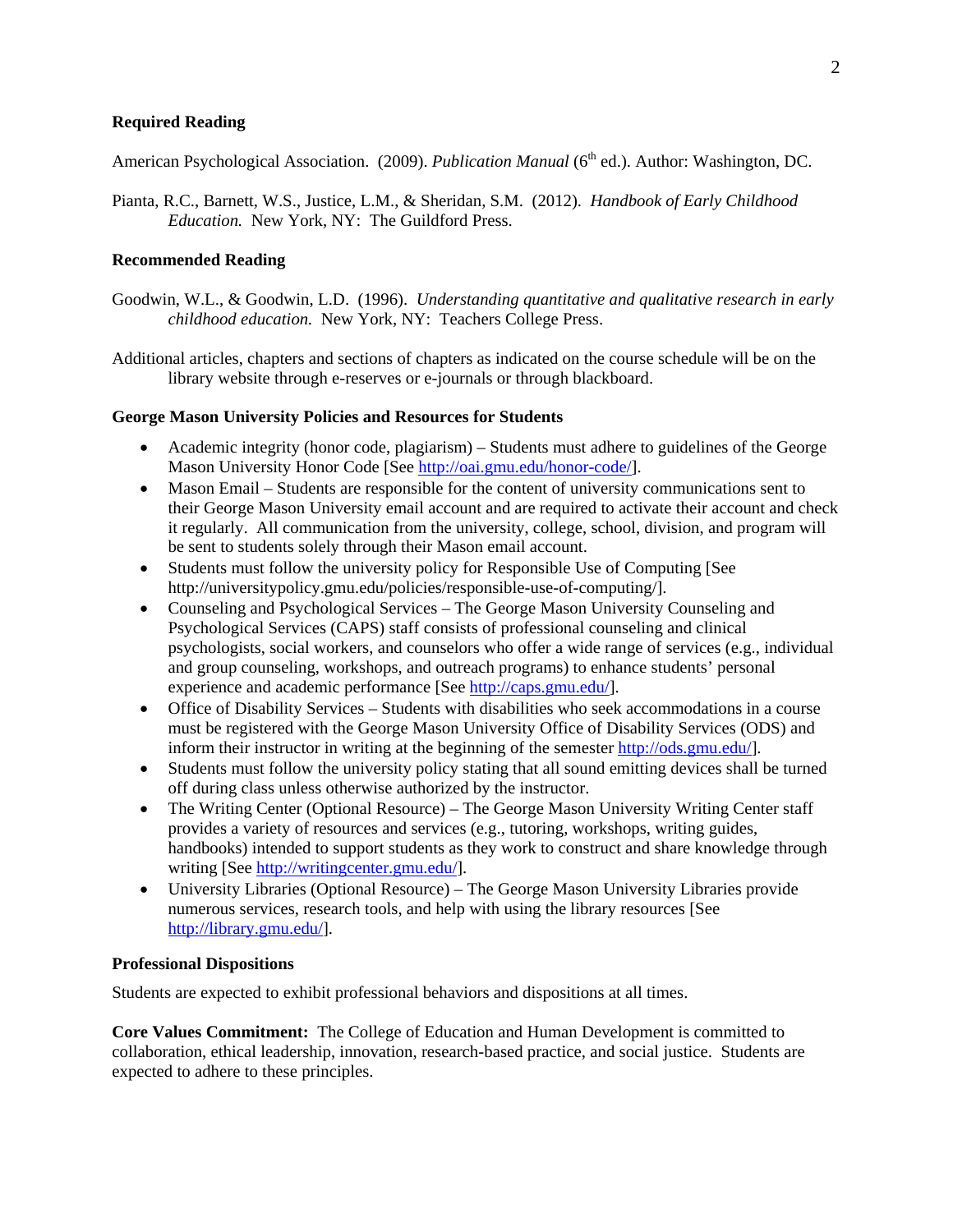#### *Collaboration*

Collaboration is an important human activity that involves shared responsibility in promoting healthy, productive lives, and educational success. We commit ourselves to work toward these goals in genuine partnerships with individuals, families, community agencies, schools, businesses, foundations, and other groups at the local, regional, national, and international levels.

#### *Ethical Leadership*

In all professions represented by the college, leadership is an essential component denoting ability and willingness to help lead professional practice to higher levels. We commit ourselves to practice ethical leadership through deliberate and systematic attention to the ethical principles that guide all leaders in a moral society.

#### *Innovation*

We have a history of creating dynamic, innovative programs, and we are dedicated to continue creating innovative approaches in all areas of our work. We commit ourselves to seeking new ways to advance knowledge, solve problems, improve our professional practice, and expand on our successes.

#### *Research-Based Practice*

The best practice in any discipline is based upon sound research and professional judgment. We commit ourselves to basing our instruction, scholarship, and policy recommendations on well-established principles that, wherever possible, emerge from research and reflection on its implications for professional practice.

### *Social Justice*

Social justice embodies essential principles of equity and access to all opportunities in society, in accordance with democratic principles and respect for all persons and points of view. We commit ourselves to promoting equity, opportunity, and social justice through the college's operations and its missions related to teaching, research, and service.

For additional information on the College of Education and Human Development, Graduate School of Education, please visit our website [See http://gse.gmu.edu/].

#### **Course Requirements**

#### **General Requirements**

- 1. The completion of all readings assigned for the course is assumed. Because the class will be structured around discussion and small group activities, it is imperative that students keep up with the readings and participate in class.
- 2. Attendance in class and/or online is important to students' learning; therefore, students are expected to make every effort to attend class sessions and/or complete online modules within the designated timeframe. Absences, tardiness, leaving early, and not completing online modules in the designated timeframe may negatively affect course grades. If, due to an emergency, students will not be in class, they must call the instructor and leave a message or send an email before class. The following policy is from the university course catalog:

Students are expected to attend the class periods of the courses for which they register. In-class participation is important not only to the individual student, but also to the class as a whole. Because class participation may be a factor in grading, instructors may use absence, tardiness, or early departure as de facto evidence of nonparticipation. Students who miss an exam with an acceptable excuse may be penalized according to the individual instructor's grading policy, as stated in the course syllabus.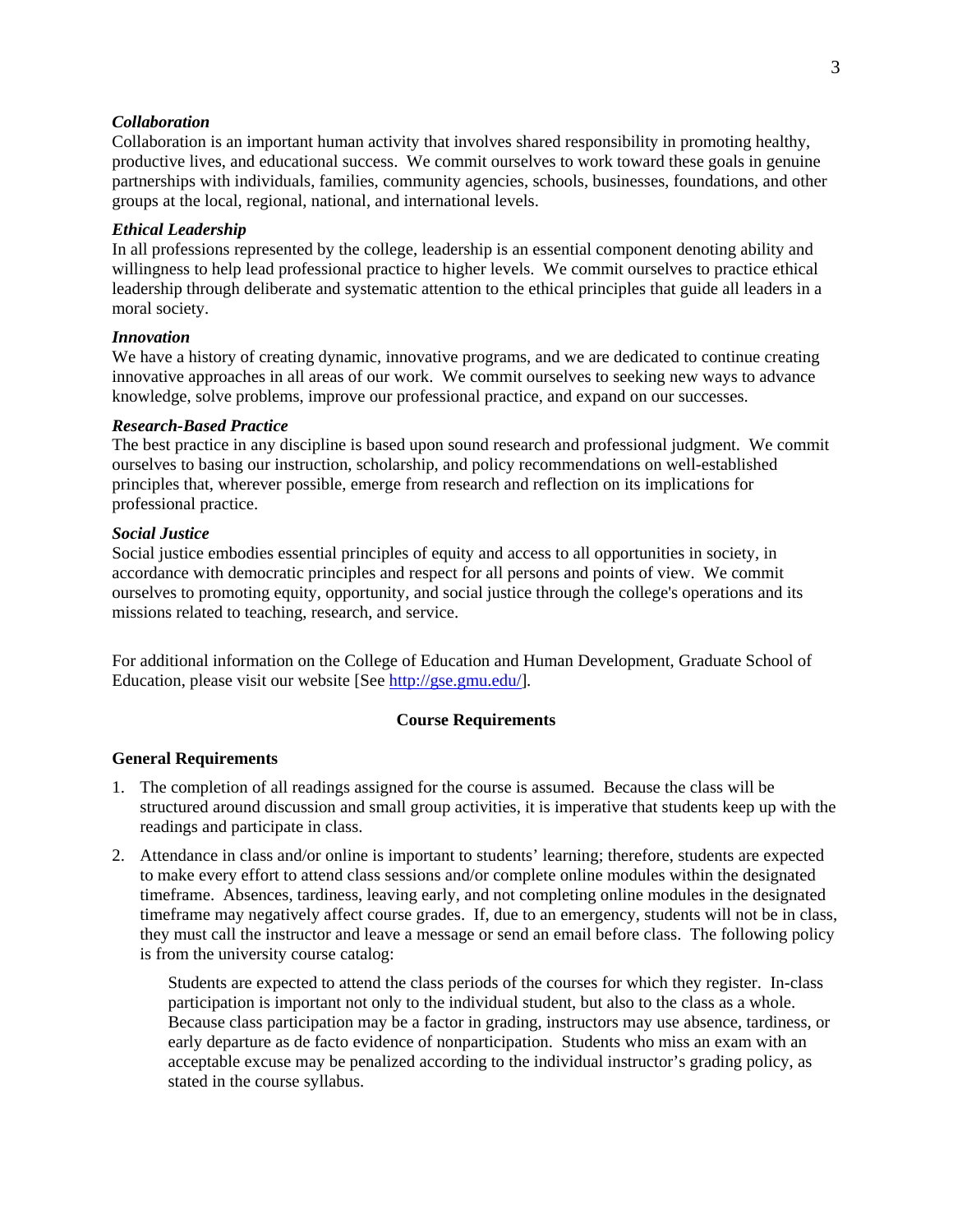- 3. In line with Mason's policy that students should not be penalized because of observances of their religious holidays, students shall be given an opportunity to make up, within a reasonable time, any academic assignment that is missed due to individual participation in religious observances. It is the student's responsibility to inform the instructor of any intended absences for religious observations in advance of the class that will be missed. Notice should be provided in writing as soon as possible.
- 4. During face-to-face and live online meetings, cell phones, pagers, and other communicative devices are not allowed in this class. Students must keep them stowed away and out of sight. Laptops or tablets (e.g., iPads) may be permitted for the purpose of taking notes only. Engaging in activities not related to the course (e.g. gaming, email, chat, etc.) will result in a significant deduction in their participation grade.
- 5. It is expected that assignments will be turned in on time. However, it is recognized that students occasionally have serious problems that prevent work completion. If such a dilemma arises, students should speak to the instructor prior to the assignment due date (when possible). If the student does not communicate with the instructor, a late penalty will be applied.
- 6. Mason is an Honor Code university; please see the Office for Academic Integrity for a full description of the code and the honor committee process. The principle of academic integrity is taken very seriously and violations are treated gravely. What does academic integrity mean in this course? Essentially this: when responsible for a task, students will perform that task. When students rely on someone else's work in an aspect of the performance of that task, they will give full credit in the proper, accepted form. Another aspect of academic integrity is the free play of ideas. Vigorous discussion and debate are encouraged in this course, with the firm expectation that all aspects of the class will be conducted with civility and respect for differing ideas, perspectives, and traditions. When in doubt (of any kind), students will ask for guidance and clarification.

### **Written Assignments**

All formal written assignments will be evaluated for content and presentation. The American Psychological Association, Sixth Edition (APA) style will be followed for all written work. All written work unless otherwise noted must be completed on a word processor and should be proofread carefully. (Use spell check!) If students are not confident of their own ability to catch errors, they should have another person proofread their work. When in doubt, they should check the APA manual. Portions of the APA manual appear at the Style Manuals link on the Mason library web guide at http://infoguides.gmu.edu/content.php?pid=39979. Students may consult the Writing Center

for additional writing support.

Students will do the following:

- 1. Present ideas in a clear, concise, and organized manner. (Avoid wordiness and redundancy.)
- 2. Develop points coherently, definitively, and thoroughly.
- 3. Refer to appropriate authorities, studies, and examples to document where appropriate. (Avoid meaningless generalizations, unwarranted assumptions, and unsupported opinions.)
- 4. Use correct capitalization, punctuation, spelling, and grammar.

## **Grading Criteria**

 $A = 95-100$   $A = 90-94$   $B = 87-89$   $B = 83-86$  $B = 80-82$   $C = 70-79$   $F = 70$ 

### **Grading Policy**

All CEHD undergraduate and graduate students are held to the university grading policies as described in the Academic Policies section of the current catalog, which can be accessed at http://catalog.gmu.edu.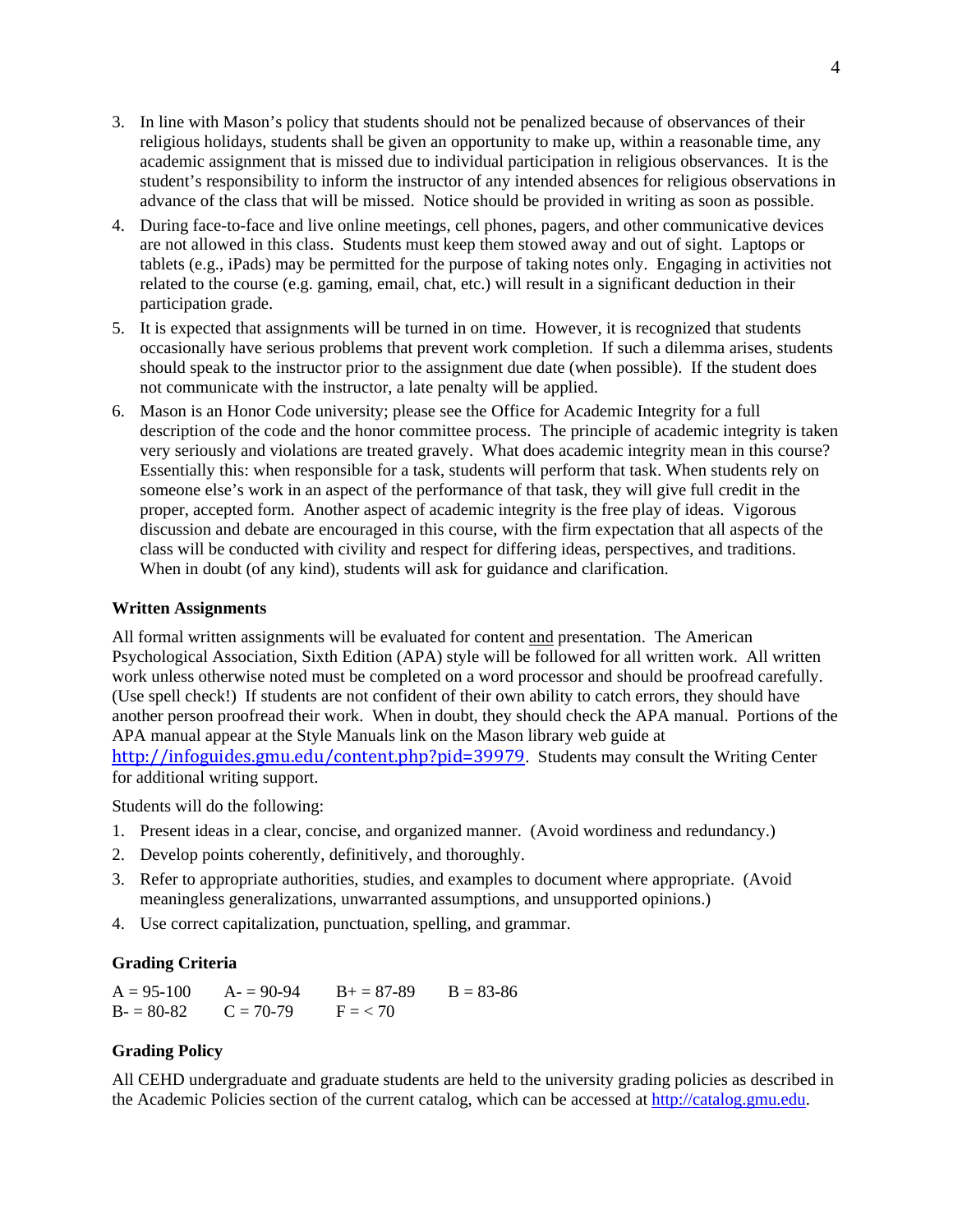Those students enrolled in a CEHD Licensure Graduate Certificate program, however, must earn a B- or better in all licensure coursework. A degree-seeking graduate student will be dismissed after accumulating grades of F in two courses or 9 credits of unsatisfactory grades (C or F) in graduate courses. A 3.0 grade point average is required for completion of the graduate degree.

| <b>Assignments</b>                                   | <b>Due Dates</b>  | <b>Points</b> |
|------------------------------------------------------|-------------------|---------------|
| Attendance & Participation                           | Ongoing           | 15            |
| Blog Entry on Reading & Reflection                   | Ongoing           | 10            |
| The Big Picture                                      | 2/3/14            | 10            |
| <b>Integrated Research and Practice Paper (IRPP)</b> | IRPP 1            | 10            |
|                                                      | IRPP <sub>2</sub> | 15            |
|                                                      | <b>IRPP 3</b>     | 10            |
|                                                      | IRPP <sub>4</sub> | 10            |
|                                                      | IRPP 5            | 20            |
| <b>TOTAL</b>                                         |                   | 100           |

## **Specific Course Assignments**

### **Attendance and Participation (15 points)**

Because active participation and engagement are imperative for optimal learning, preparation for and participation in in-class activities will be evaluated based on the following criteria:

- Students attend class, arrive on time, and stay for the entire class period.
- Students complete readings and prepare for class activities prior to class as is evidenced by their ability to discuss and write about the concepts presented and examined in the texts as well as participate fully in related activities.
- Students are actively involved in in-class and online learning experiences as is evidenced by (1) participating in all activities, (2) engaging in small and large group discussions, (3) using laptops and other electronic devices only to support discussion and learning and not for non-academic uses during class time, (4) completing written work related to the activities, and (5) supporting the participation and learning of classmates.
- Students show evidence of critical reflective thinking through in-class and online discussions, activities, and written reflections.

*Note:* To determine whether the campus is closed due to inclement weather, call 703-993-1000 or go to www.gmu.edu.

## **Weekly Blog Entry on Reading & Reflection**

You are expected to

• Post two questions on the Bb blog before class begins. One question should be on a point from the reading that truly excites you--that you are anxious to discuss with others. One question should be on a point from the reading that you find confusing, unclear. The goal is for you to think through your understanding of the reading by assessing what is interesting to you and what is confusing "to get a inkling of what you don't know." Include page numbers from reading in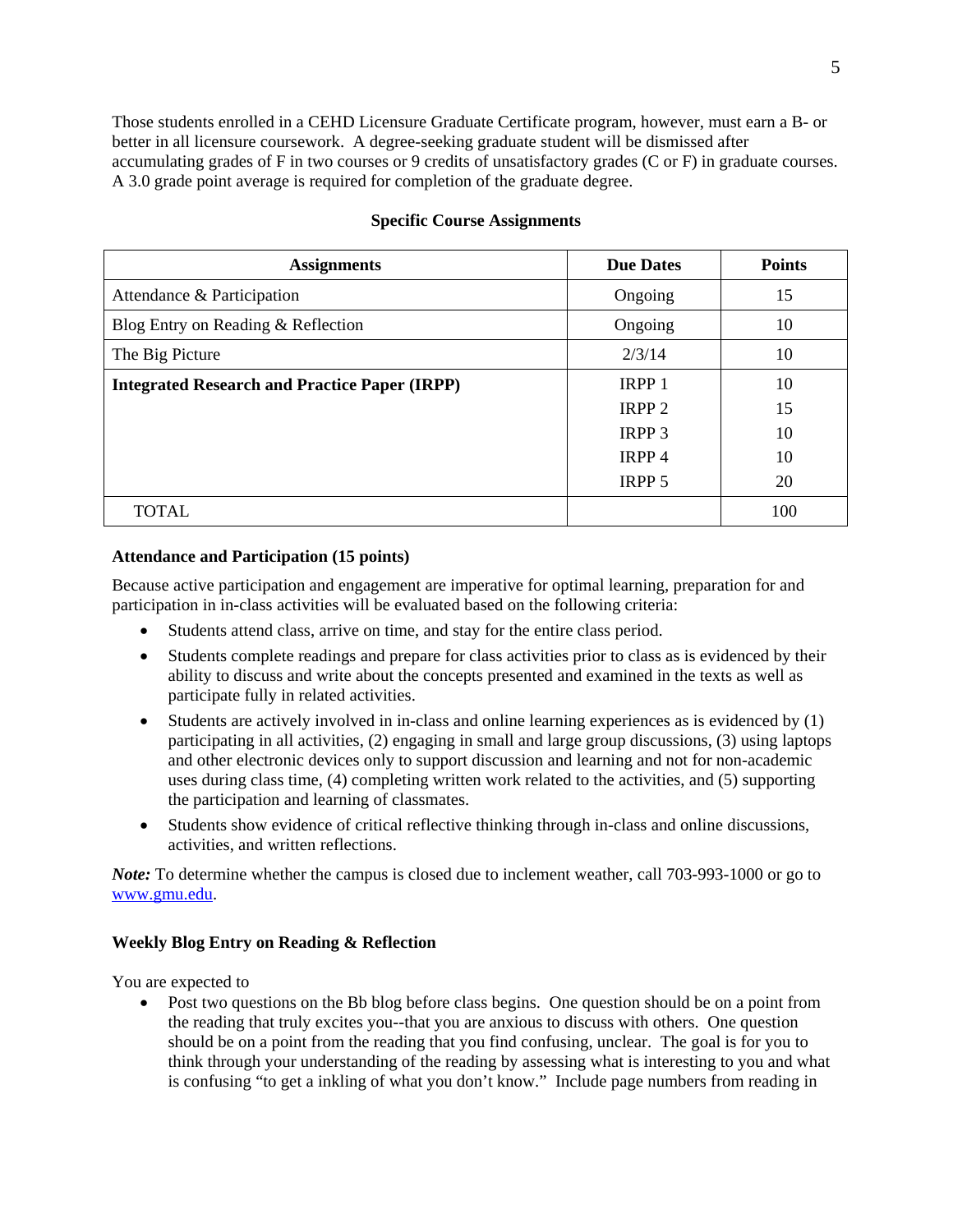blog so others can situate your question. Bring your blog entry (paper or electronically) to class as a reference. *Due Weekly*.

 Write a weekly reflection at the end of each class that is reflective, integrative, and analytic. The overall purpose is to use informal journal writing as a means to think and reflect on the content of the course. In particular, the journal is a means for you to connect course material to your own experiences and to analyze the course readings critically. I expect that your reflections will support you in class as well as in all other assignments. *Due Weekly*.

## **The Big Picture: Review of Current Research**

Review 2013 and available 2014 research articles published in a major journal related to early childhood education that has peer review. Example journals are listed below.

Asia-Pacific Journal of Research in Early Childhood Education Contemporary Issues in Early Childhood Early Childhood Development and Care Early Childhood Research and Practice Early Childhood Research Quarterly Early Education and Development Early Years: An International Research Journal European Early Education Research Journal International Journal of Early Childhood Special Education International Journal of Early Years Education Journal of Applied Developmental Psychology Journal of Early Childhood Literacy Journal of Early Childhood Research Journal of Early Childhood Teacher Education Journal of Early Intervention Journal of Research in Childhood Education NHSA Dialog: A Research-to-Practice Journal for the Early Childhood Field Topics in Early Childhood Special Education Young Exceptional Children

You should review about 20 abstracts. Start with the latest volume available and work backwards reviewing issues until you locate about 20 articles. In a few cases there may be few published research articles so you might need to continue backward in time in your review, possibly articles published in 2011 or 2010. Please feel free to review more than 20 articles especially if published in 2013 and 2014. Read the abstracts and keep track of the topics of the research. Cut and paste the abstracts of the research articles and into 1 document and include an APA formatted reference for each. Picture these topics using a graphic or graphic organizer. Post copies of the abstracts and graphic on Blackboard before class #2.

#### **Integrated Research and Practice Paper (IRPP)**

Choose a topic of study that has particular interest to you. Explore and discuss potential topics during all classes. You will complete an integrated research and practice paper on the topic of your interest. The paper will focus on research on a specific educational practice, although background information may include research on related practices. Discuss the research findings and the strengths and limitations of the research you are using to support a particular practice. Include a written statement of the amount and type of convergent evidence needed to support a particular practice. This paper should be about 20-pages long (including title page and references). APA format is used.

There are five parts to this assignment, four that are completed before writing the paper. The actual paper is the fifth part.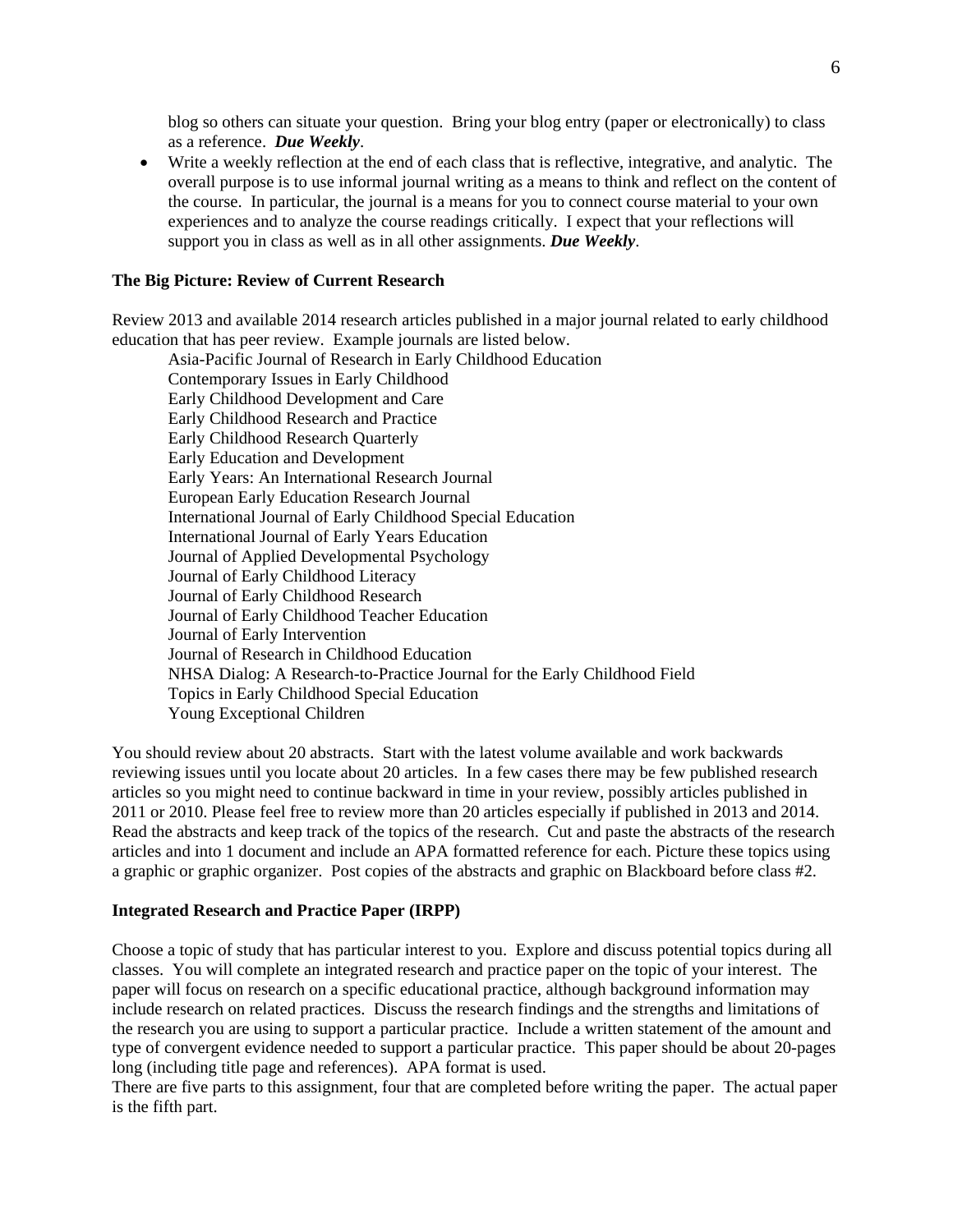### **IRPP 1**. Literature Review

Do a literature review on your topic of interest. This can be completed with using PsycINFO or other appropriate databases. Keep track of key words used in your search. At a minimum summarize 10 research articles and include documentation of children and families studied, methodologies employed, questions asked, and findings. Pull together the information in a chart. Complete a synthesis graphic of the information reviewed. Post copies of the chart and graphic on Blackboard before class #4.

## **IRPP 2**. Research Seminar on Individual Research Interests

Identify a date our class will discuss research topic in early childhood education that is of particular interest to you. Identify one chapter from the text and one research article from the literature review that are particularly important considering your research interests in the field of early education. These will be inserted as part of our required reading. Email instructor with chosen readings two weeks before your date of the seminar. Be prepared to take an active lead in the discussion.

## **IRPP 3**. Draft Outline

Complete an initial outline for your paper. Attach at least 10 research article citations that are potential ones to be used in paper (most likely these will overlap with the research articles included in the **IRPPs' 1 and 2**. Post copy of the draft outline on Blackboard before Class # 7.

## **IRPP 4**. Annotated outline

Revise your draft outline based on feedback and decide in which sections in the outline you will include particular research articles. Include the points of importance that were in the Literature Review (#1) and also more specific detail that is important to the discussion of convergent evidence you are making in you paper. You will include at least 10 research articles and they can overlap with previously identified articles. Post copy of the annotated outline on Blackboard before Class # 9.

**IRPP 5**. Integrated Research and Practice Paper (see detail in the beginning of this assignment) Post copy of paper on Blackboard by 7:15pm on 5/12/14. (Let me know if you would like to shorten paper and submit to a Newsletter – this should be indicated on the paper you hand in)

| <b>Date</b> | <b>Class Topics and Activities</b>                                                                                                                             | <b>Assignments &amp; Readings Due</b>                                                 |
|-------------|----------------------------------------------------------------------------------------------------------------------------------------------------------------|---------------------------------------------------------------------------------------|
| 1/27        | Class Organization, Requirements, Questions<br>Discussion of Big Picture<br>Discussion of Literature Reviews and Current Interests in                          | Bring readings and notes from previous<br>classes on completing literature<br>reviews |
| 2/3         | Research in Early Childhood Education<br>Discuss Big Picture<br>Discussion of Pianta et al Ch 1, Ch 2, Ch 3<br><b>Further Discussion of Literature Reviews</b> | <b>Blog Entry</b><br>Pianta et al Ch 1, Ch 2, Ch 3<br>The Big Picture<br>Reflection   |
| 2/10        | Discussion of Pianta et al Ch 6, Ch 7, Ch 8<br><b>Further Discussion of Literature Reviews</b>                                                                 | <b>Blog Entry</b><br>Pianta et al Ch 6, Ch 7, Ch 8<br>The Big Picture<br>Reflection   |
| 2/17        |                                                                                                                                                                | <b>Blog Entry</b>                                                                     |

### **Course Schedule**